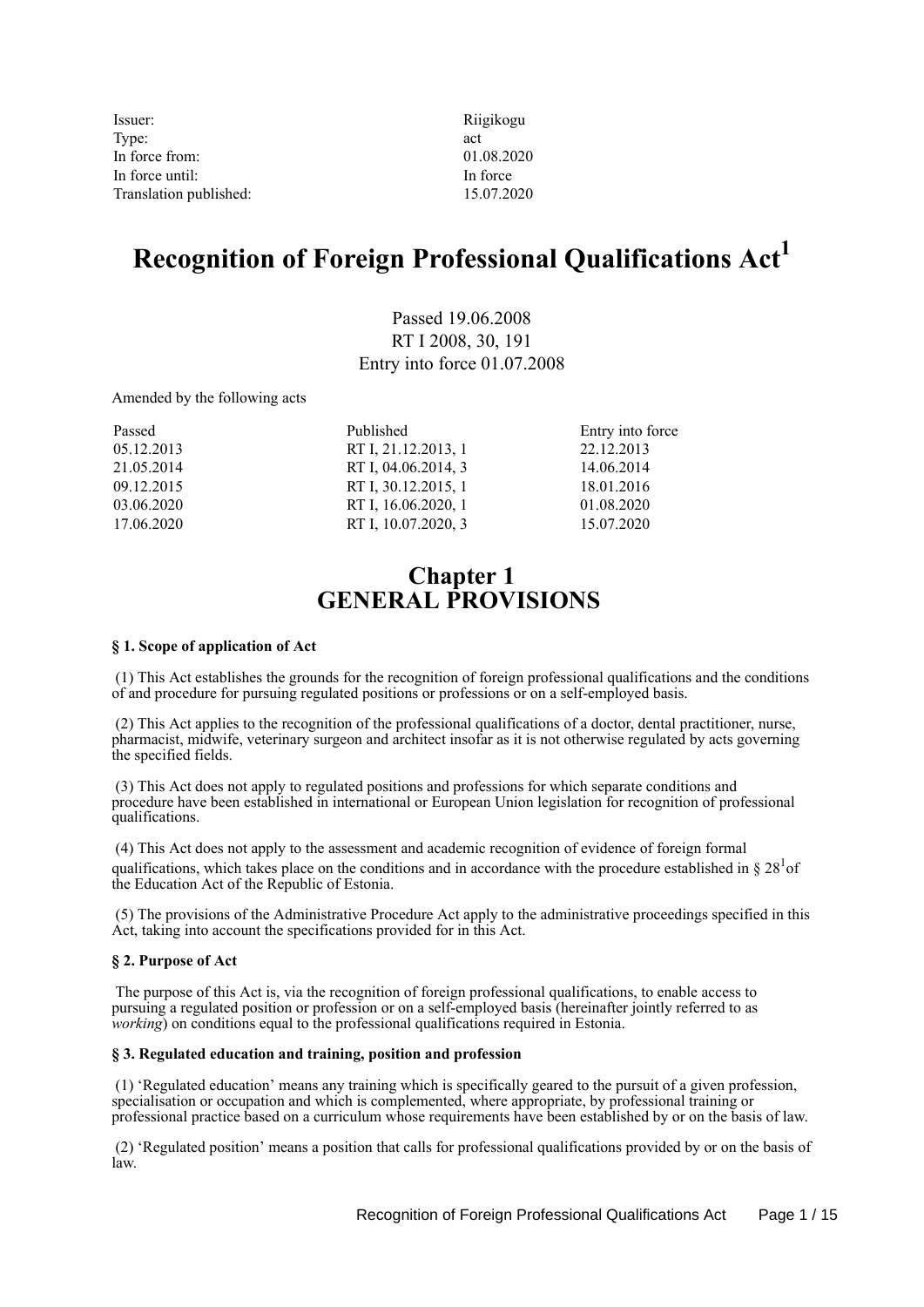(3) 'Regulated profession' means a profession, specialisation or occupation that calls for or the use of whose professional title calls for professional qualifications provided by or on the basis of law.

 (4) For the purposes of subsection (3) of this section 'regulated profession' also means professional activities practiced by members of the associations and organisations recognised by the foreign competent authority on the basis of foreign legislation and listed in Annex I to Directive 2005/36/EC of the European Parliament and of the Council on the recognition of professional qualifications (OJ L 255, 30.09.2005, pp. 22–142).

#### **§ 4. Professional qualifications and foreign professional qualifications**

 (1) For the purposes of this Act, 'professional qualifications' means education and/or professional experience attested by documentary evidence, which is required for pursuing a regulated position or profession.

 (2) For the purposes of this Act, 'foreign professional qualifications' means qualifications specified in subsection (1) of this section, which have been acquired abroad and comply with the following conditions: 1) professional experience must have been gained in the course of the actual and lawful full-time or part-time work in a relevant profession or specialisation;

[RT I, 30.12.2015, 1 – entry into force 18.01.2016]

 2) education must have been acquired primarily in a member state of the European Union, a member state of the European Economic Area or Swiss Confederation. If education has been acquired primarily in a foreign state other than a member state of the European Union, a member state of the European Economic Area or Swiss Confederation, the person must have three years of professional experience in a relevant profession, which has been acquired and attested in a member state of the European Union, a member state of the European Economic Area or Swiss Confederation that recognised the foreign professional qualifications.

#### **§ 5. Recognition of foreign professional qualifications**

(1) Recognition of foreign professional qualifications means a procedure in the course of which:

 1) the compliance of the foreign professional qualifications acquired by a person with the professional qualifications required in Estonia for pursuing a regulated position or profession is assessed by comparing the foreign professional qualifications with the professional qualifications required in Estonia, and 2) the right of the person who has acquired foreign professional qualifications to pursue a regulated position or profession in Estonia is decided.

 (2) The recognition of foreign professional qualifications gives the person who acquired foreign professional qualifications the right to pursue in Estonia in the same position or profession as the one that the person qualified for in the foreign state, on conditions equal to the professional qualifications required in Estonia. The position or profession that the person qualified for abroad is deemed the same as the position or profession regulated in Estonia, provided that the respective professional activities are comparable.

 (3) The recognition of foreign professional qualifications does not affect the following of a person who acquired the foreign professional qualifications:

 1) the right to use the original or transliterated name of the academic degree or title granted in the foreign education system and the official abbreviations thereof;

2) the obligation to master the languages required in the regulated position or profession.

#### **§ 6. Applicant**

 An applicant is a person who has acquired foreign professional qualifications and wishes to work (including temporarily) in a regulated position or profession in Estonia and who is:

1) an Estonian citizen;

 2) a citizen of a member state of the European Union, a member state of the European Economic Area or the Swiss Confederation or their family member who resides in Estonia on the basis of a temporary or permanent right of residence;

[RT I, 10.07.2020, 3 – entry into force 15.07.2020]

3) an alien who resides in Estonia on the basis of a long-term residence permit;

 4) a person enjoying international protection who resides in Estonia on the basis of a temporary residence permit.

[RT I, 21.12.2013, 1 – entry into force 22.12.2013]

#### **§ 7. Coordinating authority, competent authority and assistance centre**

[RT I, 30.12.2015, 1 – entry into force 18.01.2016]

 (1) The Ministry of Education and Research coordinates the recognition of foreign professional qualifications and the uniform implementation of this Act in Estonia, gathers information on the implementation of this Act, exchanges information with the Member States, including on the best practices, coordinates the implementation of common training frameworks, training tests and alert mechanism, and helps applicants exercise the rights conferred upon them by this Act.

[RT I, 30.12.2015, 1 – entry into force 18.01.2016]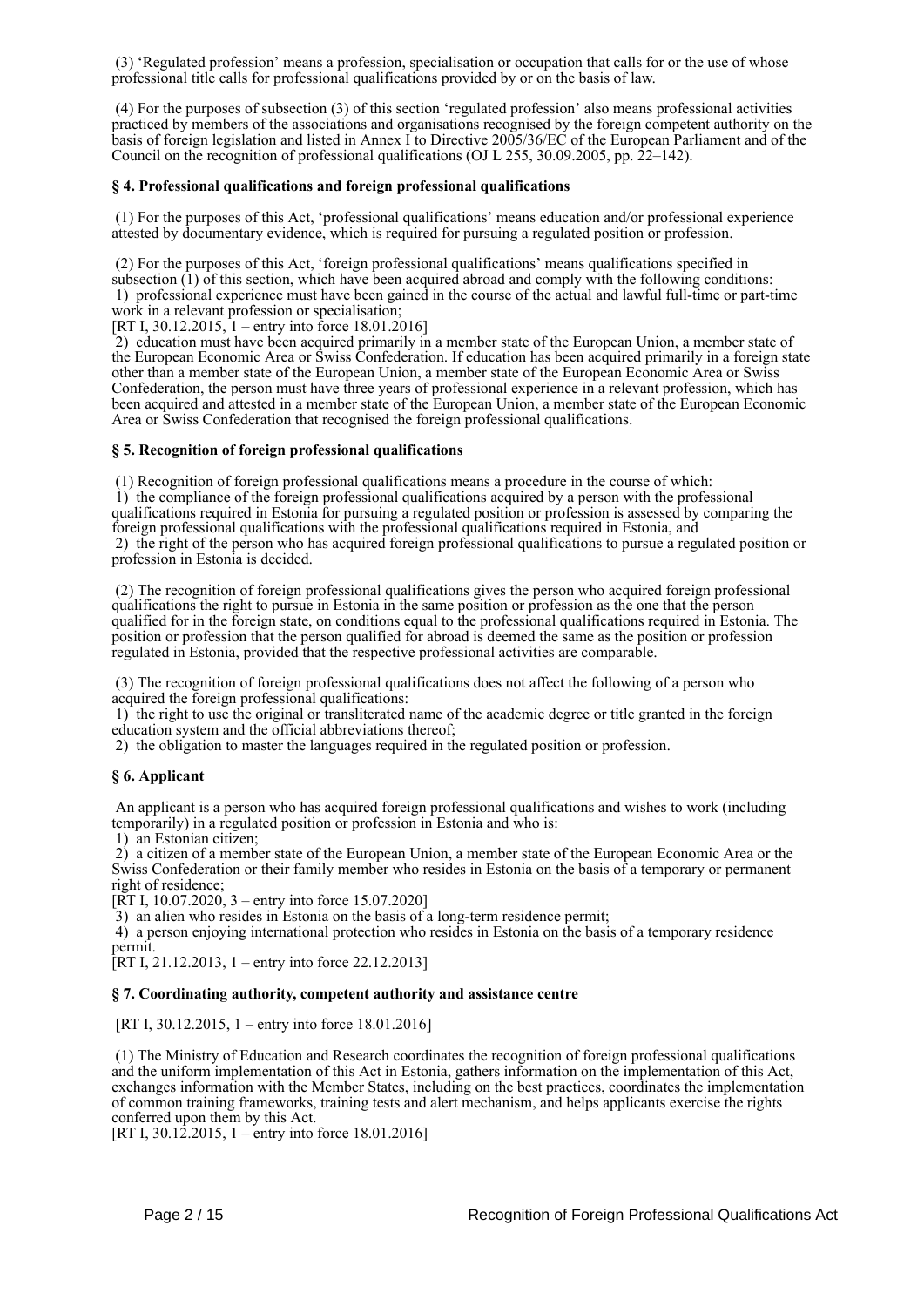(2) 'Competent authority' means a person, authority or body that, on the conditions and in accordance with the procedure provided for in this Act, compares foreign professional qualifications with the professional qualifications required in Estonia for pursuing a regulated position or profession and decides the recognition of the foreign professional qualifications of an applicant.

 (3) In addition to the provisions of subsection (2) of this section, the competent authority performs the following functions:

 1) cooperates with assistance centres and foreign competent authorities, thereby exchanging information with foreign competent authorities on disciplinary and criminal penalties imposed and on other events that may have considerable influence on the recognition of the foreign professional qualifications of a person and pursuing a regulated position or profession;

[RT I, 30.12.2015, 1 – entry into force 18.01.2016]

 2) keeps account of the instances of recognition of foreign professional qualifications and applicants and submits relevant reports to the Ministry of Education and Research, the coordinating authority, at the request of the latter;

 3) issues to persons European Professional Cards and other evidence and documents, which are necessary for the recognition of professional qualifications and working, including temporarily, in a regulated position or profession in Estonia or in a foreign state;

[RT I, 30.12.2015, 1 – entry into force  $18.01.2016$ ]

 4) provides applicants with information on the recognition of foreign professional qualifications for working, including temporarily, in a relevant regulated position or profession and, where necessary, helps applicants exercise their statutory rights.

[RT I, 30.12.2015, 1 – entry into force 18.01.2016]

 $(3<sup>1</sup>)$  Upon performance of the functions specified in subsections (1) to (3) of this section, the coordinating authority and competent authorities use, above all, the Internal Market Information System, which is regulated by Regulation (EU) No 1024/2012 of the European Parliament and of the Council on administrative cooperation through the Internal Market Information System and repealing Commission Decision 2008/49/EC ('the IMI Regulation') (OJ L 316, 14.11.2012, pp. 1–11) (hereinafter *Internal Market Information System*). [RT I, 30.12.2015, 1 – entry into force 18.01.2016]

 $(3<sup>2</sup>)$  The competent authority is required to submit the documents specified in clause 3 of subsection 3 of this section to the applicant within two months after the competent authority of a foreign country demands it. [RT I,  $10.07.20\overline{20}$ , 3 – entry into force 15.07.2020]

 (4) Assistance centre means a person, authority or body that, in cooperation with competent authorities and other assistance centres, provides applicants, foreign assistance centres and, where appropriate, other persons with information on the recognition of foreign professional qualifications in Estonia, including on legislation governing regulated positions or professions and, where appropriate, assists applicants in exercising the rights conferred on them by this Act. For the purposes of this Act, the assistance centre is the Education and Youth Authority which performs the functions of an academic recognition information centre (ENIC/NARIC) in Estonia.

[RT I, 16.06.2020, 1 – entry into force 01.08.2020]

(5) [Repealed – RT I, 30.12.2015, 1 – entry into force 18.01.2016]

## **Chapter 2 RECOGNITION OF FOREIGN PROFESSIONAL QUALIFICATIONS FOR WORKING IN ESTONIA**

#### **§ 8. Evidence of foreign professional qualifications**

 (1) 'Evidence of foreign professional qualifications' means a diploma, certificate, attestation of competence or other evidence or set of evidence of formal qualifications or professional experience, which has been issued by a competent authority or person.

 (2) Evidence of foreign professional qualifications are divided into five levels, whereby level I is the lowest and level V is the highest:

 1) level 1: an attestation of competence certifies that the applicant has undergone training or passed a specific examination without prior training, which gives the knowledge, skills and attitudes or competences for pursuing a regulated position or profession, or the full-time pursuit of the profession in a member state of the European Union, a member state of the European Economic Area or the Swiss Confederation for three consecutive years or for an equivalent duration on a part-time basis during the previous ten years, or general primary or secondary education, attesting that the applicant has acquired general knowledge and skills; [RT I,  $30.12.2015$ , 1 – entry into force 18.01.2016]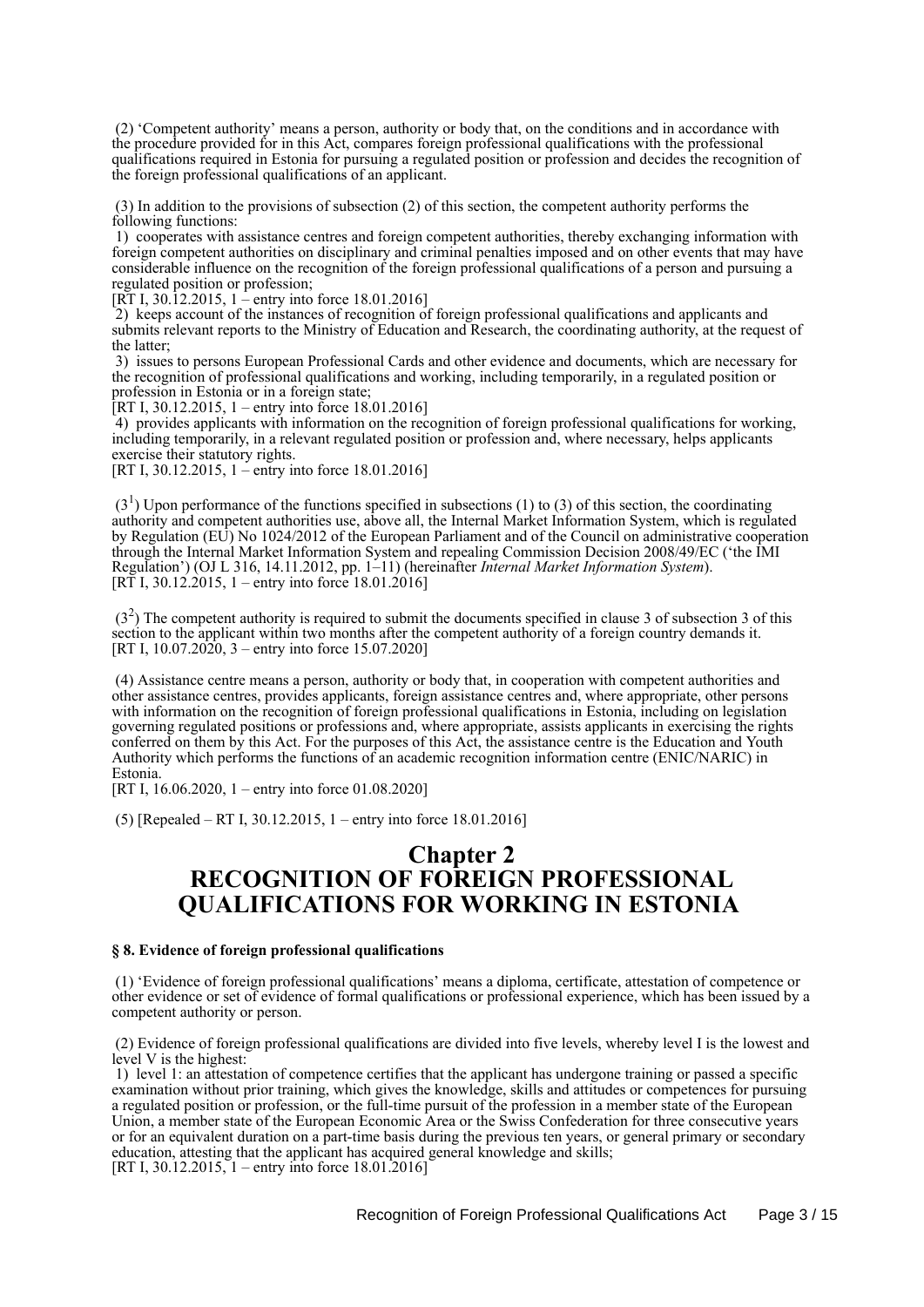2) level 2: a certificate certifies that the applicant has, after completing courses of training at the level of secondary education, completed work-related training in an educational institution or workplace or in an educational institution and workplace, and the applicant has the required professional qualifications for pursuing a regulated position;

 3) level III: a certificate certifies that the applicant has successfully completed a curriculum at a post-secondary level with a nominal duration of at least one year or completed vocational training with a special structure, with competences going beyond what is provided for in the level specified in subsection (2), such training provides a comparable professional standard and prepares persons for a comparable level of responsibilities and functions, and the completion of the curriculum or training is certified by a certificate issued by the home Member State; [RT I, 30.12.2015, 1 – entry into force 18.01.2016]

 4) level 4: a diploma certifies that the applicant has, following secondary education, acquired higher education in a higher educational institution under a curriculum with a nominal duration of at least three and up to four years (180–240 ECTS credits) and has, where necessary, completed professional or specialised training following the completion of the curriculum;

[RT I,  $30.12.2015$ , 1 – entry into force 18.01.2016]

 5) level 5: a diploma certifying that the applicant has successfully completed a curriculum at post-secondary level of at least four years' standard duration (240 ECTS credits) at an establishment of higher education as well as, where necessary, the professional training which may be required in addition to the completion of the curriculum.

[RT I, 30.12.2015, 1 – entry into force 18.01.2016]

#### **§ 9. Evidence equal to evidence of foreign professional qualifications**

 The competent authority considers the following evidence of foreign professional qualifications as evidence of the level specified in subsection 8 (2) of this Act:

 1) evidence of foreign professional qualifications, which certifies the completion of full-time or part-time studies in or outside the framework of formal education and ensures that the applicant has an equal level of professional training abroad and equal access to pursuing a respective profession or specialisation and whose level the foreign competent authority has recognised as equal to the level specified in subsection 8 (2) of this Act;

[RT I, 30.12.2015, 1 – entry into force 18.01.2016]

 2) evidence of foreign professional qualifications, which does not ensure that the applicant has an equal level of professional training abroad, but on the basis of which the applicant has, in accordance with the legislation of the foreign state, obtained the right to pursue the respective profession or specialisation and whose level the foreign competent authority has recognised as equal to the level specified in subsection 8 (2) of this Act.

#### **§ 10. Recognition of foreign professional qualifications if position or profession is regulated in foreign state**

 (1) In the case of a position or profession regulated in Estonia and in a foreign state where the applicant's professional qualifications have been acquired, the competent authority will recognise the applicant's foreign professional qualifications if the applicant has the professional qualifications required for pursuing the regulated position or profession in the foreign state and the competent authority of the foreign state has issued the evidence of the applicant's professional qualifications.

 (2) The competent authority may refuse to recognise the foreign professional qualifications of an applicant if the evidence of the foreign professional qualifications of the applicant corresponds to the level specified in clause 8 (2) 1) of this Act, but in Estonia evidence of professional qualifications for pursuing the relevant regulated position or profession is required, which corresponds to the level specified in clause 8 (2) 5) of this Act.

[RT I, 30.12.2015, 1 – entry into force 18.01.2016]

#### **§ 11. Recognition of foreign professional qualifications if position or profession is not regulated in foreign state**

 (1) In the case of a position or profession regulated in Estonia, the competent authority will recognise the applicant's foreign professional qualifications if:

 1) if in the foreign state where the professional qualifications have been acquired the position or profession is not regulated, but the applicant has pursued the profession full time for at least one year or part-time equal to the term of full-time work over a period of one year, and has acquired qualifications for pursuing the profession in the foreign state, and

 2) the applicant's evidence of professional qualifications has been issued by the foreign competent authority and it proves that the applicant's training allows for pursuing the profession.

 (2) The professional experience specified in clause 1) of subsection (1) of this section is not required if the applicant has acquired the relevant regulated education.

 (3) The competent authority may refuse to recognise the foreign professional qualifications of an applicant if the evidence of the foreign professional qualifications of the applicant corresponds to the level specified in clause 8 (2) 1) of this Act, but in Estonia evidence of professional qualifications for pursuing the relevant regulated position or profession is required, which corresponds to the level specified in clause 8 (2) 5) of this Act.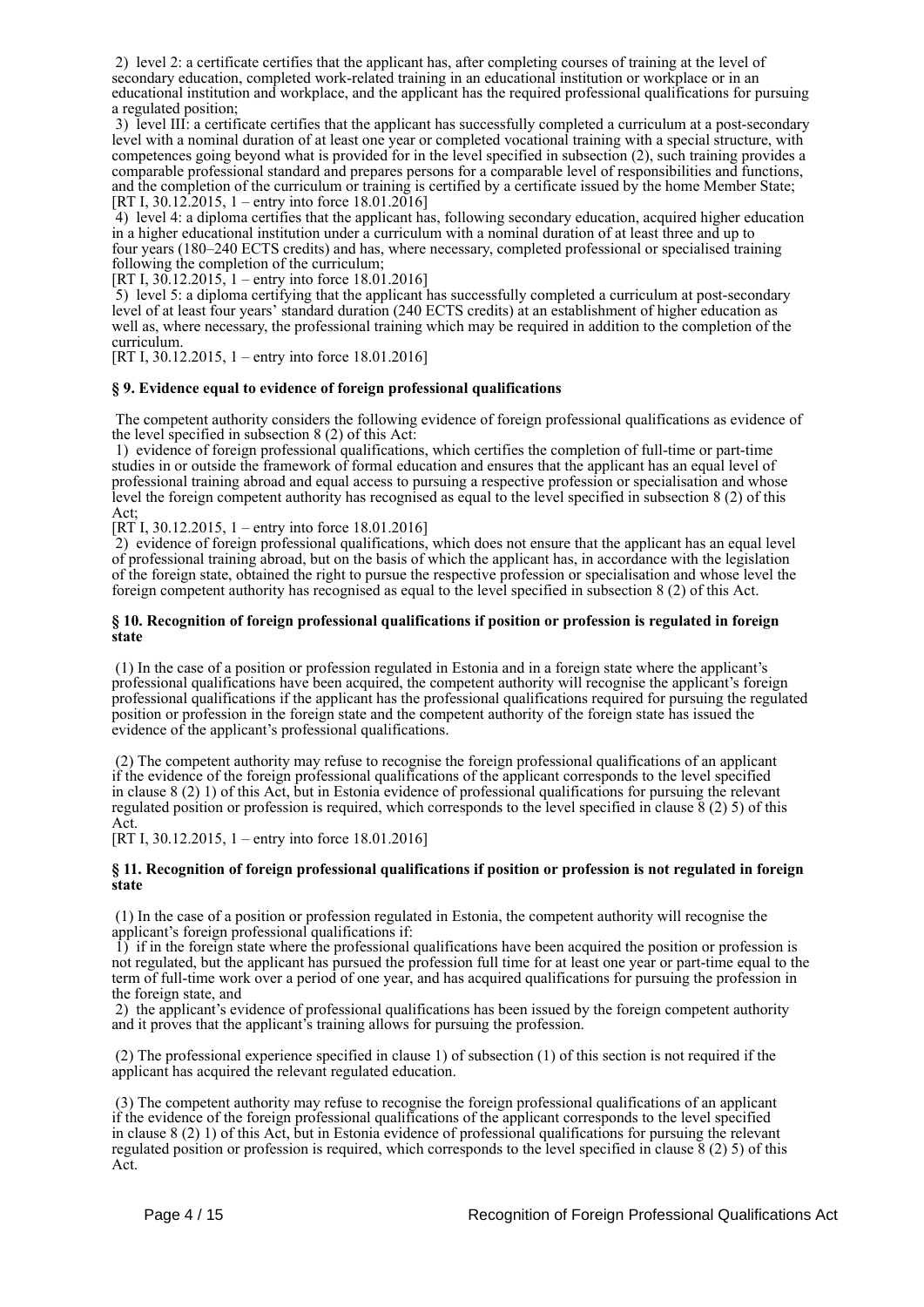[RT I, 30.12.2015, 1 – entry into force 18.01.2016]

#### **§ 12. Recognition of foreign professional qualifications if higher education of over four years is required for pursuing regulated position or profession**

[Repealed – RT I, 30.12.2015, 1 – entry into force 18.01.2016]

## **§ 12<sup>1</sup> . Recognition of foreign professional qualifications based on common training framework**

 (1) 'Common training framework' is a set of minimum competences required for working on a regulated position or profession. The common training framework does not replace Estonian curricula.

 (2) If a position or profession is regulated in Estonia, the competent authority will recognise the foreign professional qualifications acquired based on the common training framework as Estonian professional qualifications.

 (3) The common training framework will not be introduced in Estonia and foreign professional qualifications will not be recognised based on common training principles if at least one of the following conditions exists:

 1) there is no educational institution in Estonia, which would allow for completing a curriculum corresponding to the relevant position or profession;

 2) the introduction of the common training framework would adversely affect the Estonian education system and the organisation thereof;

 3) there are substantial differences between the common training framework and the respective Estonian curriculum, which entail serious risks for public policy, public security, public health or for the safety of consumers or the protection of the environment.

 (4) More detailed conditions and procedure for the common training framework of a specific regulated position and profession will be established by an implementing regulation of the European Commission on the basis of Article 49a(4) of Directive 2005/36/EC of the European Parliament and of the Council. [RT I, 30.12.2015, 1 – entry into force 18.01.2016]

## **§ 12<sup>2</sup> . Recognition of foreign professional qualifications based on common training test**

 (1) 'Common training test' means an aptitude test used for assessing competences in a regulated position or profession in all the participating Member States of the European Union.

 (2) If a position or profession is regulated in Estonia, the competent authority will recognise the foreign professional qualifications of an applicant who passed the common training test as Estonian professional qualifications.

 (3) The common training test will not be introduced in Estonia and foreign professional qualifications will not be recognised based on the common training test if at least one of the following conditions exists:

1) the given profession is not regulated in Estonia;

 2) the contents of the common training test do not sufficiently mitigate serious risks for public health or the safety of consumers;

 3) the contents of the common training test would render access to the position or profession significantly less attractive compared to Estonian requirements.

 (4) The contents of the common training test and the conditions and procedure for taking and assessing it will be established by an implementing regulation of the European Commission on the basis of Article 49b(4) of Directive 2005/36/EC of the European Parliament and of the Council. [RT I, 30.12.2015, 1 – entry into force 18.01.2016]

## **§ 12<sup>3</sup> . Recognition of professional traineeship**

 (1) If access to a regulated position or profession is contingent upon completion of a professional traineeship, the competent authority will, when considering an application for recognition of foreign professional qualifications, recognise a professional traineeship carried out in another Member State of the European Union, member state of the European Economic Area or in the Swiss Confederation in accordance with subsection (2) of this section, and will take into account a professional traineeship carried out in a third country.

 (2) 'Professional training' means a period of professional practice carried out under supervision outside Estonia, which constitutes a condition for access to a regulated position or profession, and which can take place either during or after completion of an education leading to a diploma. Recognition of the professional traineeship does not replace any legal requirements in place to pass an examination in order to gain access to the position or profession in question.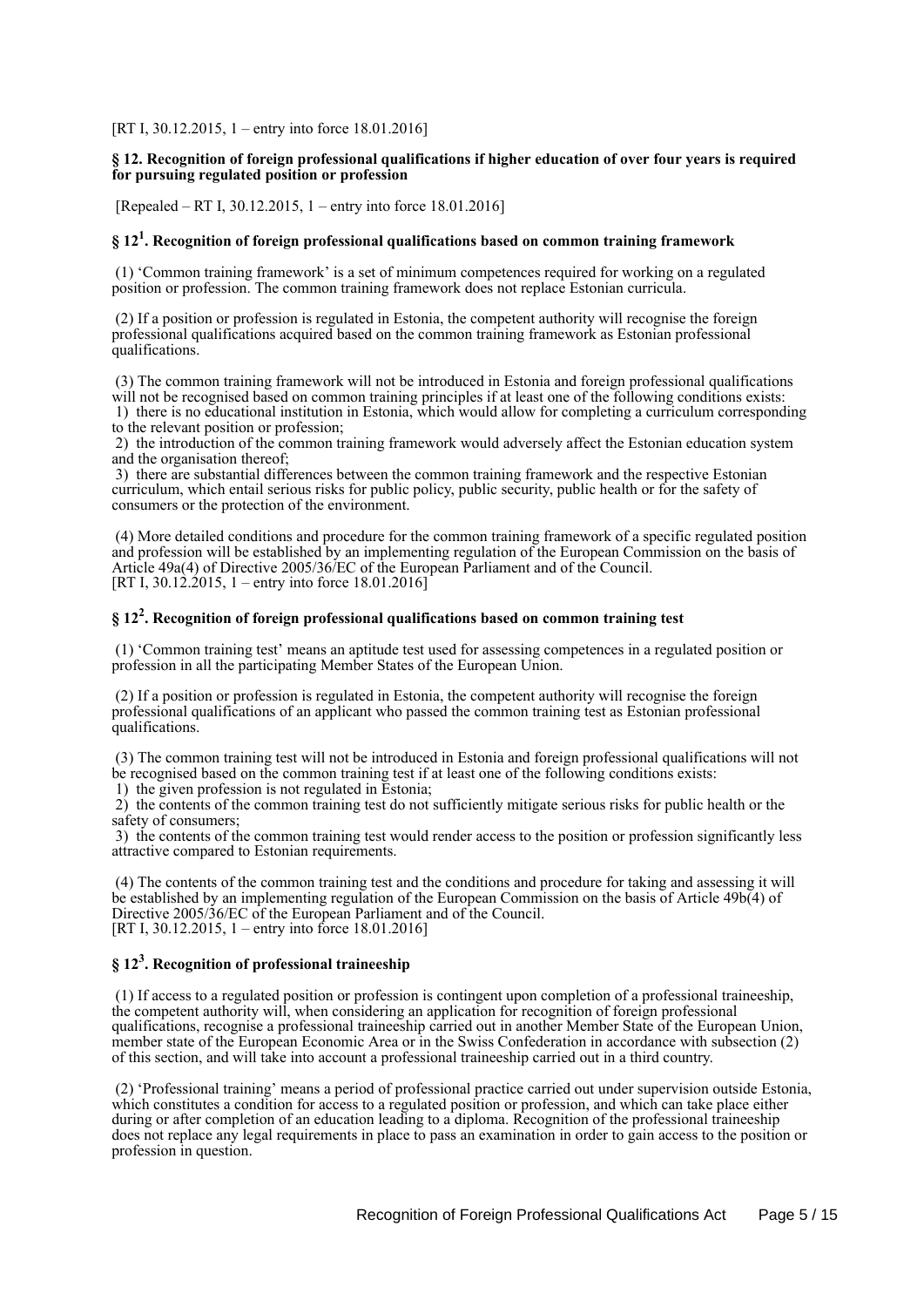(3) More detailed conditions of and procedure for professional traineeships required for recognition of foreign professional qualifications may be established by the Government of the Republic. [RT I, 30.12.2015, 1 – entry into force 18.01.2016]

#### **§ 13. Recognition of foreign professional qualifications in case of substantial differences**

(1) If the applicant complies with the conditions specified in  $\S$  10 or  $\S$  11 of this Act, but the substantial differences specified in this section exist, the competent authority may require that the applicant take an aptitude test or undergo a one-year adaptation period at the applicant's own choice in the following events: 1) the applicant has completed a curriculum in a foreign state, which is substantially different from the Estonian curriculum that serves as the prerequisite for pursuing a regulated position or profession; 2) the profession regulated in Estonia involves at least one professional activity that is not part of the respective profession of the foreign state for the purposes of subsection 5 (2) of this Act and the professional activities covered by the regulated profession in Estonia differ substantially from the respective professional activities in the foreign state where the applicant acquired the professional qualifications.

 (2) Substantial differences for the purposes of subsection (1) of this section are competences in subjects or matters whose knowledge is important for pursuing a regulated profession and with regard to which the curriculum completed by the applicant differs considerably from the Estonian curriculum in terms of the duration and contents. Before demanding that an aptitude test be passed or an adaptation period be undergone, the competent authority must ascertain whether the applicant's competences acquired in any state via professional experience or formal education or outside it and the acquisition of which has been certified by the relevant foreign authority, partially or fully cover the substantial differences.

 (3) The list of regulated positions and professions whereby an aptitude test or adaptation period may be required regardless of the applicant's choice will be established by a regulation of the Government of the Republic.

 (4) In the following events, the competent authority may demand that the applicant pass an aptitude test or undergo an adaptation period regardless of the applicant's choice:

 1) pursuing the regulated position or profession calls for thorough knowledge of relevant Estonian legislation and the assistance or advice related to legislation is a substantial and inherent part of the regulated position or profession;

 2) the document certifying the foreign professional qualifications of the applicant corresponds to the level specified in clause 8 (2) 1) of this Act, but in Estonia evidence of professional qualifications, which corresponds to the level specified in clause 8 (2) 3) of this Act is required for pursuing the regulated position or profession is required:

 3) the document certifying the foreign professional qualifications of the applicant corresponds to the level specified in clause 8 (2) 2) of this Act, but in Estonia evidence of professional qualifications, which corresponds to the level specified in clause 8 (2) 4) or 5) of this Act is required for pursuing the regulated position or profession is required.

 (5) The competent authority may demand that the applicant pass an aptitude test and undergo an adaptation period regardless of the applicant's choice if the evidence of the foreign professional qualifications of the applicant corresponds to the level specified in clause 8 (2) 1) of this Act, but in Estonia evidence of professional qualifications, which corresponds to the level specified in clause 8 (2) 4) of this Act, is required for pursuing the relevant regulated position or profession.

[RT I,  $30.12.2015$ , 1 – entry into force 18.01.2016]

#### **§ 14. Aptitude test and adaptation period**

 (1) An aptitude test verifies the person's professional, special and occupational competences, taking into account the fact that the applicant is a qualified professional in the profession, specialisation or occupation in a foreign state. The purpose of an aptitude test is to assess the person's competences that are substantial for pursuing a regulated position or profession.

[RT I,  $30.12.2015$ , 1 – entry into force 18.01.2016]

 (2) 'Adaptation period' means working under the supervision and responsibility of a qualified professional, civil servant or self-employed person of the respective profession or specialisation, such period of supervised practice being the subject of an assessment by the competent authority and possibly being accompanied by further training. The purpose of the adaptation period is to assess the compliance of the applicant's abilities with the requirements established for pursuing the regulated position or profession. The adaptation period is governed by requirements established to probationary practice in legislation governing labour and service relationships.

 $(2<sup>1</sup>)$  If the competent authority demands that the applicant take an aptitude test or undergo an adaptation period based on § 13 of this Act, the competent authority must give the applicant at least the following information in its decision:

 1) the level of professional qualifications required for pursuing the relevant regulated position or profession in Estonia and the correspondence of the level of the applicant's foreign professional qualifications to the level specified in subsection  $8(2)$  of this Act;

 2) the substantial differences specified in subsections 13 (1) and (2) of this Act and the reasons why these differences cannot be compensated with competences acquired via professional experience or formal education or outside it, which the relevant foreign authority has certified.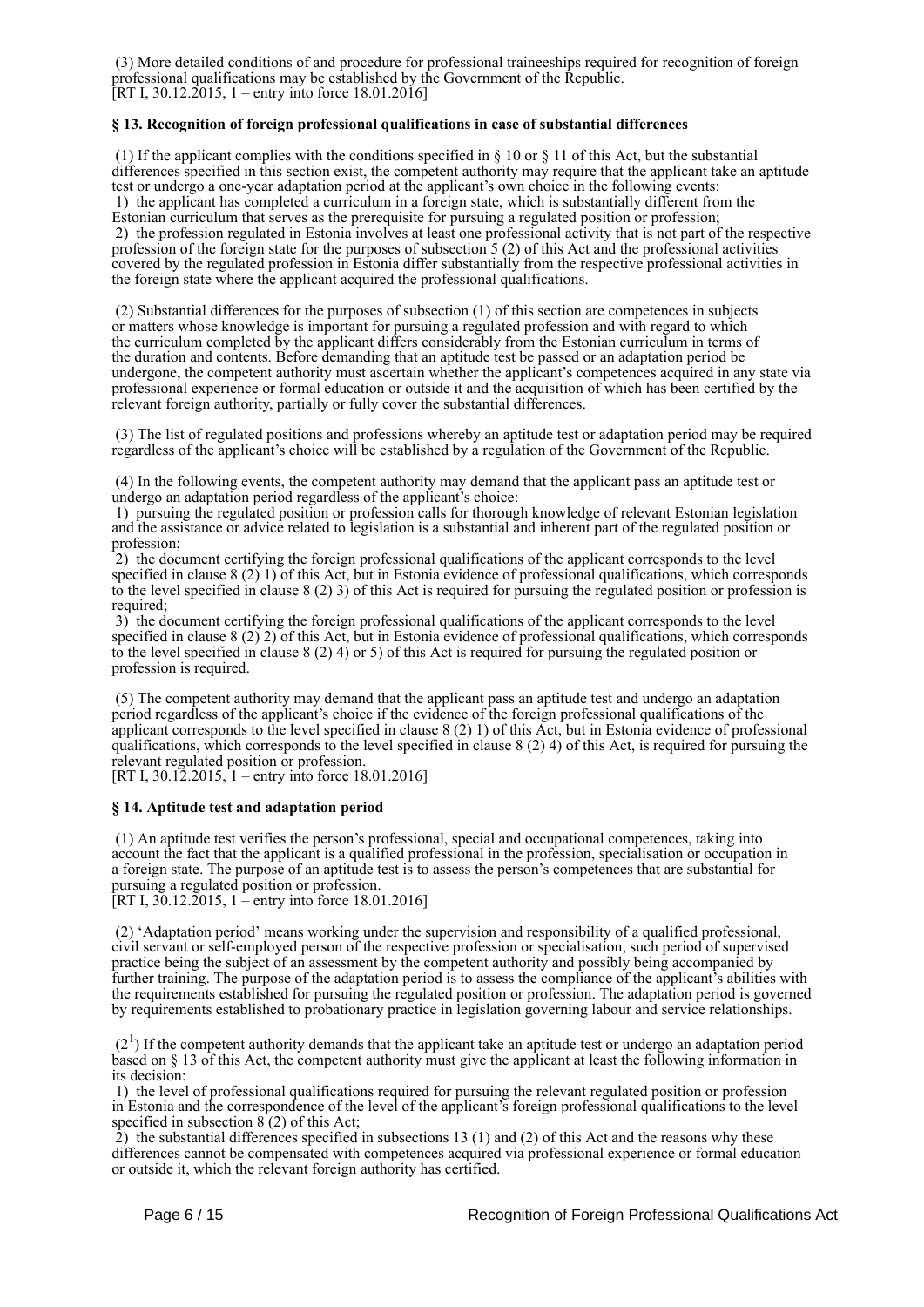[RT I, 30.12.2015, 1 – entry into force 18.01.2016]

 $(2<sup>2</sup>)$  The applicant has the right to take an aptitude test within six months from the making of the decision specified in subsection  $(2^1)$  of this section. [RT I, 30.12.2015, 1 – entry into force 18.01.2016]

 (3) The Government of the Republic will establish the procedure for arrangement and assessment of aptitude tests and adaptation periods.

#### **§ 15. Waiving of aptitude test and adaptation period based on common platform**

[Repealed – RT I, 30.12.2015, 1 – entry into force 18.01.2016]

#### **§ 16. Use of professional title**

 (1) If the use of a professional title arising from a regulated position or profession is regulated by legislation in Estonia, the applicant whose foreign professional qualifications have been recognised on the basis of this Act will use the Estonian professional title and the respective abbreviations when pursuing the regulated position or profession.

(2) In the event specified in § 17<sup>1</sup> of this Act, the applicant whose foreign professional qualifications have been partially been recognised on the basis of this Act may, upon pursuing a regulated position or profession, use the respective professional title of the Member State of origin in its original or transliterated form and the corresponding abbreviations as soon as the applicant has been granted partial access to work. [RT I,  $30.12.\overline{2}015$ , 1 – entry into force 18.01.2016]

#### **§ 17. Proceedings of recognition of foreign professional qualifications**

 (1) To pursue a regulated position or profession, the applicant submits to the competent authority an electronic application via the Estonian information gateway in accordance with the single contact point principle, or an application in writing or in a form reproducible in writing. The competent authority will send a confirmation of receipt of the application to the applicant within one week after the submission of the application and, where necessary, inform the applicant about missing evidence.

[RT I,  $30.12.2015$ , 1 – entry into force 18.01.2016]

 (2) In addition to the application specified in subsection (1) of this section, the competent authority may demand that the applicant submit the following documents:

1) the applicant's identity document or extract of the page thereof, which bears the personal data;

 2) originals or notarised, officially certified or certified (apostilled) copies of the evidence of professional qualifications if there is reasonable doubt about the lawfulness or the evidence and if it is strictly necessary; [RT I, 30.12.2015, 1 – entry into force 18.01.2016]

3) where necessary, the evidence specified in subsections 18 (1) to (3) of this Act.

[RT I, 30.12.2015,  $1$  – entry into force 18.01.2016]

 $(2<sup>1</sup>)$  The requirement to submit the copies specified in clause 2} of subsection (2) of this section is not deemed as a requirement to submit evidence the absence of which would result in the setting of a new time limit and a possible refusal to review the application. [RT I, 30.12.2015, 1 – entry into force 18.01.2016]

 $(2<sup>2</sup>)$  If the applicant has submitted to the foreign competent authority an application for the European Professional Card and the foreign competent authority has forwarded it to the Estonian competent authority, the forwarded application will replace the application and evidence specified in subsections (1) and (2) of this section.

[RT I, 30.12.2015, 1 – entry into force 18.01.2016]

 $(2<sup>3</sup>)$  The competent authority is required to contact the competent authority of a foreign country where the applicant cannot submit the documents specified in clause 2 of subsection 2 of this section.  $[\hat{RT} I, 10.07.2020, 3 -$  entry into force 15.07.2020]

 (3) In the event of reasonable doubt, the competent authority has the right to ask the foreign competent authority for a confirmation of the authenticity of the evidence of the professional qualifications issued in the foreign state.

 (4) If the evidence of professional qualifications partially or fully reflects training completed in a foreign state, the competent authority will, in the event of reasonable doubt, have the right to address the foreign competent authority in order to check whether: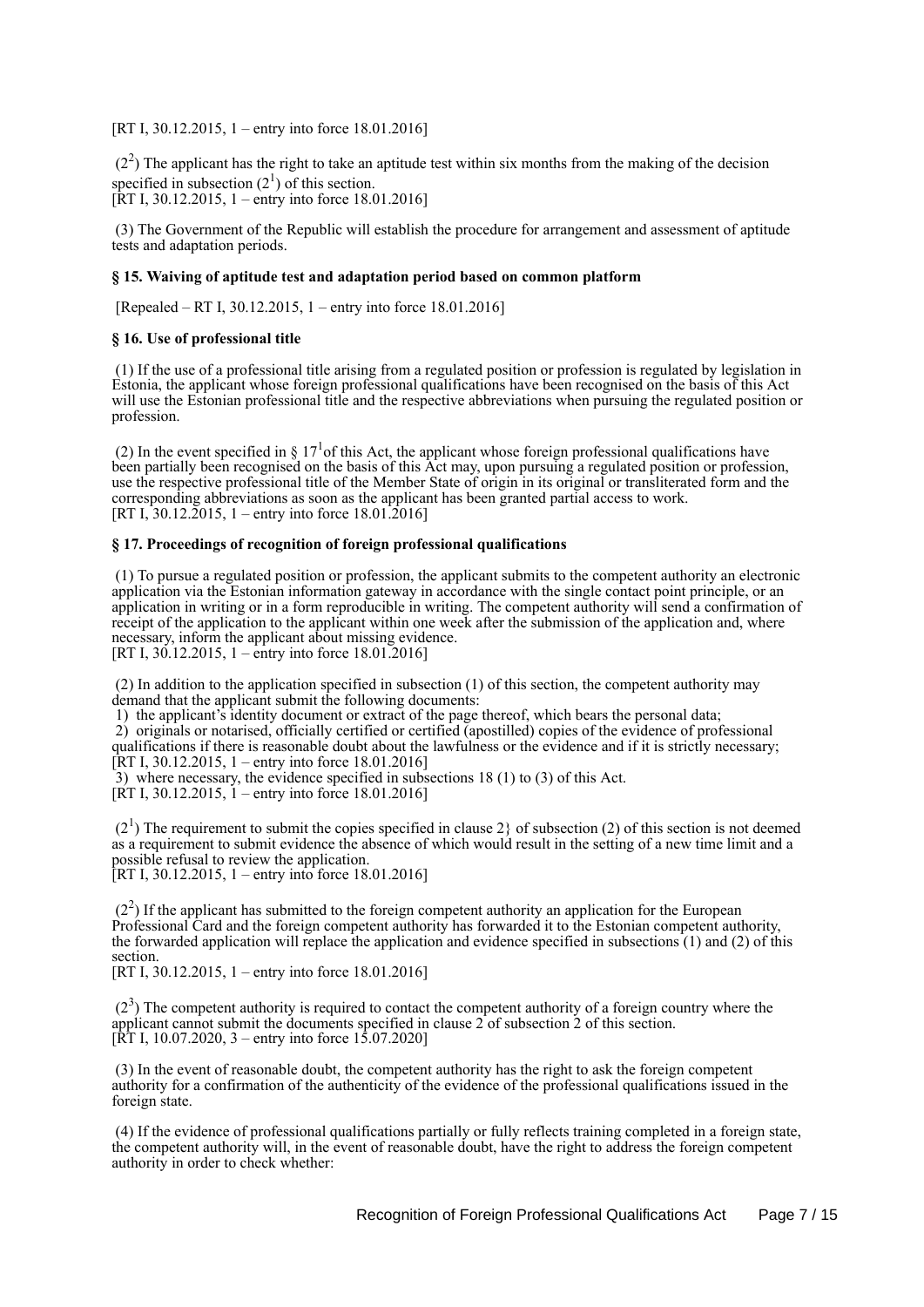1) the evidence has been issued by a foreign competent authority on the basis of a curriculum that the foreign state considers part of its education system and whether the evidence is recognised by the competent authority in the home country;

2) the evidence ensures the same professional and specialisation rights in the foreign state that issued it.

 (5) In the event of reasonable doubt, the competent authority has the right to receive information from the foreign competent authority on suspensions or prohibitions to pursue the position or profession as a result of serious professional misconduct or conviction of criminal offences relating to the pursuit of any of the applicant's professional activities.

[RT I, 30.12.2015, 1 – entry into force 18.01.2016]

 (6) If necessary, the competent authority has the right to request that the applicant submit translations of the evidence specified in clauses 2) and 3) of subsection (2) of this section.

 (7) Before the submission of an application, the applicant must pay the state fee at the rate specified in the State Fees Act for a review of the application.

 (8) The competent authority will review the application and decide the recognition of the applicant's foreign professional qualifications within two months as of the submission of the application and all the documents provided for in the legislation. If additional investigation is required, the competent authority has the right to extend the time limit for making a decision to up to three months, immediately informing the applicant of the extension of the time limit and the reasons thereof.

 (9) Upon recognition of the foreign professional qualifications of the applicant, the competent authority has the right, by its decision, to:

1) recognise the foreign professional qualifications;

2) recognise the foreign professional qualifications partially in accordance with  $\S 17<sup>1</sup>$  of this Act;

[RT I, 30.12.2015, 1 – entry into force 18.01.2016]

3) refuse to recognise the foreign professional qualifications.

 (10) The competent authority will make a decision regarding the recognition of foreign professional qualifications known to the applicant by mail or electronically within ten working days after making the decision.

## **§ 17<sup>1</sup> . Partial recognition of foreign professional qualifications**

 (1) The competent authority recognises the foreign professional qualifications partially and grants the applicant partial access to pursuing a regulated position or profession on the following conditions:

 1) the applicant is fully qualified to pursue the position or profession in the foreign state where the professional qualifications were acquired;

 2) due to large differences between the foreign state and Estonia in pursuing the relevant position or profession the application of compensation measures would amount to requiring the applicant to complete the full curriculum in Estonia in order to have access to the full regulated position or profession in Estonia;

 3) the professional activity in the regulated position or profession can be separated from other activities falling under the regulated position or profession in Estonia, taking into account that the professional activity in the relevant position or profession can be pursued autonomously in the foreign state.

 (2) The competent authority may reject partial recognition of foreign professional qualifications if such rejection is justified by overriding reasons of general interest. [RT I, 30.12.2015, 1 – entry into force 18.01.2016]

#### **§ 18. Taking evidence into account**

 (1) If proof of good repute or absence of bankruptcy or absence of prohibition to pursue the profession or absence of other restrictions, such as criminal or misdemeanour sanctions, is required for working in a regulated position or profession in Estonia, the competent authority will accept as sufficient evidence the production of equal documents issued by a foreign competent authority. Where the foreign state does not issue such documents, the competent authority will deem the following as sufficient: a declaration on oath made by the applicant in accordance with foreign legislation or a solemn declaration made by the applicant before a competent judicial or administrative authority, notary or qualified professional body of the foreign state and with regard to which such authority or notary has issued a certificate attesting the authenticity of the declaration on oath or solemn declaration.

 (2) Where a document relating to the physical or mental health is required for working in a regulated position or profession in Estonia, the competent authority will accept as sufficient evidence thereof the presentation of the equal document required in the foreign state. Where the foreign state does not require such documents, the competent authority will accept an equivalent certificate issued by the competent authority of the foreign state.

 (3) Where proof of the financial standing or liability insurance is required for working in a regulated position or profession in Estonia, the competent authority will accept equivalent documents issued by the foreign state as sufficient evidence.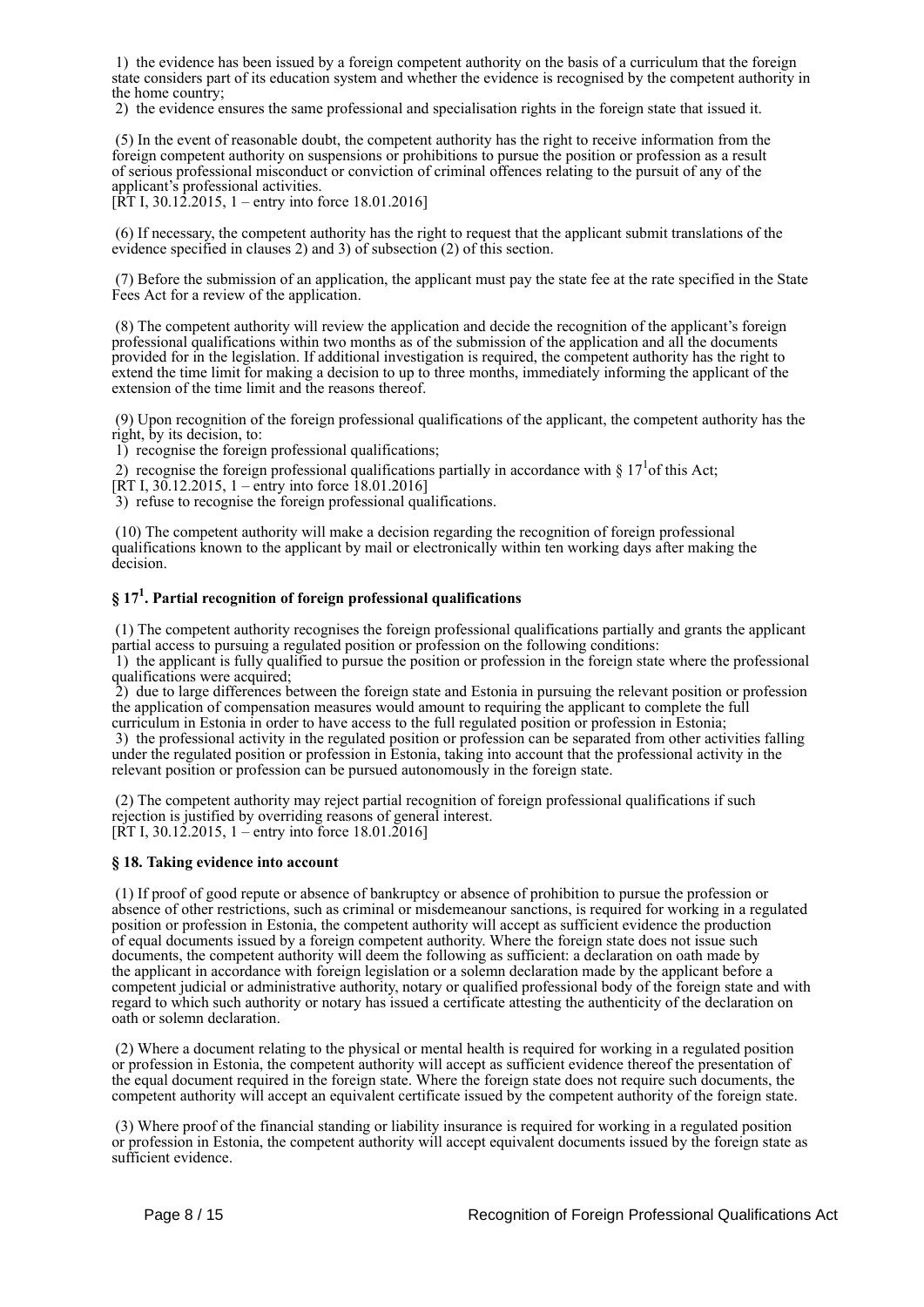(4) The applicant must submit the evidence and documents specified in subsections (1) to (3) of this section to the competent authority within three months as of the issue of the documents. [RT I, 30.12.2015, 1 – entry into force 18.01.2016]

 (5) Where it is required to swear a solemn oath or make a sworn statement in order to gain access to a regulated position or profession in Estonia, and where the wording of that oath or statement cannot be used by nationals of the other states, the citizens of other states are allowed to use an appropriate equivalent wording of the oath or statement.

## **Chapter 3 RECOGNITION OF FOREIGN PROFESSIONAL QUALIFICATIONS FOR WORKING IN ESTONIA ON TEMPORARY BASIS**

#### **§ 19. Recognition of foreign professional qualifications in case of working on temporary basis**

 (1) The applicant may pursue a regulated position or profession in Estonia on a temporary basis without undergoing the proceedings of recognition of foreign professional qualifications specified in Chapter 2 if the applicant meets the following conditions:

 $\hat{1}$ ) the applicant works in a member state of the European Union or in a member state of the European Economic Area or in the Swiss Confederation in accordance with the legislation of the home country in the same field of profession that the applicant wishes to pursue in Estonia on a temporary basis, and 2) if the position or profession is not regulated in the home state, the applicant has pursued the position or profession for at least one year over the previous ten years in one or several Member States of the European Union or European Economic Area or in the Swiss Confederation. [RT I, 30.12.2015, 1 – entry into force 18.01.2016]

 $(1<sup>1</sup>)$  The professional experience specified in clause 1) of subsection (2) of this section is not required if the applicant has acquired the relevant regulated education.  $[\hat{R}T I, 30.12.2015, 1 -$  entry into force 18.01.2016]

 (2) The competent authority will assess separately on each occasion whether the work is performed on a temporary basis, depending on the duration, frequency, regularity, occasionality and continuity of work and the specific characteristics of the work or activity.

 (3) In the case of temporary work in Estonia, the applicant is subject to the same requirements of Estonian legislation and professional and specialisation rules that are directly related to professional qualifications and that are applicable to Estonian citizens working in the same regulated position or profession, such as the substance and scope of the field of profession, the use of titles and names, important professional violations relating to consumer protection and safety, and disciplinary liability.

 (4) Working in Estonia on a temporary basis does not give the right to use the Estonian professional title or the abbreviation thereof arising from the regulated position or profession, except in the event provided for in subsection 21 (6) of this Act. When working in Estonia on a temporary basis, the applicant uses the original or transliterated professional title prescribed in the foreign state regarding the respective professional activities.

 $(5<sup>1</sup>)$  In the event specified in subsection 21 (2<sup>1</sup>) of this Act, the applicant may, upon temporarily pursuing a regulated position or profession, use the respective professional title of the Member State of origin in its original or transliterated form and the corresponding abbreviations as soon as the applicant has been granted partial access to work.

[RT I, 30.12.2015, 1 – entry into force 18.01.2016]

#### **§ 20. Notification of competent authority of working on temporary basis**

 (1) If the applicant wishes to work in Estonia on a temporary basis for the first time, the applicant must, before commencement of work on a temporary basis, submit to the competent authority an electronic declaration via the Estonian information gateway in accordance with the single contact point principle or a declaration in writing or in a form reproducible in writing, indicating the field of temporary work and the applicant's contact details. Notifying of temporary work grants the applicant access to temporary work in a regulated position or profession in Estonia.

 $[RT I, 30.12.2015, 1 - entry into force 18.01.2016]$ 

 (2) Upon working on a temporary basis for the first time, the applicant must submit to the competent authority the following documents in addition to the notification specified in subsection (1) of this section: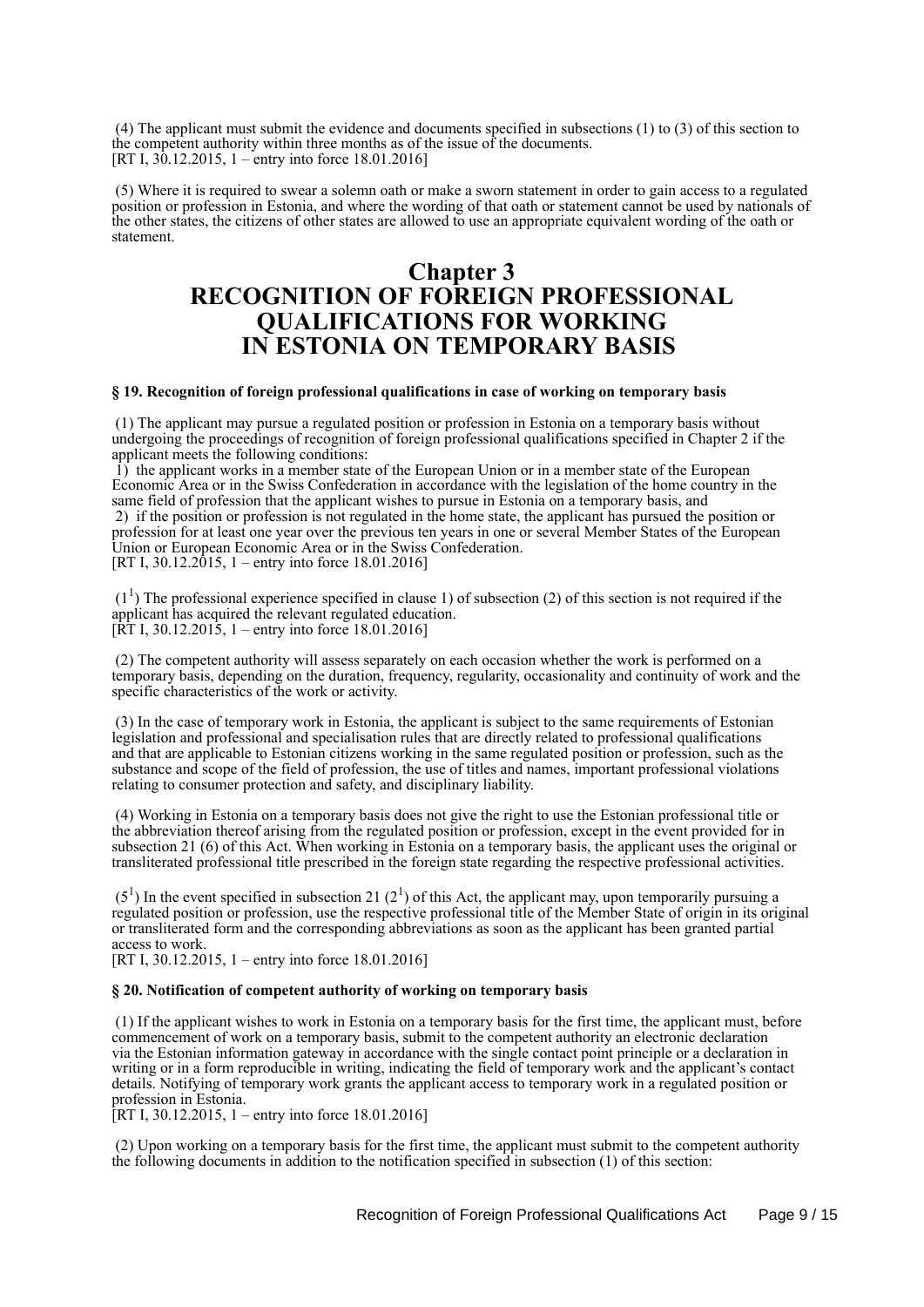1) the applicant's identity document or extract of the page thereof, which bears the personal data;

 2) a document issued by the foreign competent authority regarding the compliance of the applicant with clause 19 (1) 1) of this Act, including an attestation that the applicant is not prohibited from practising, temporarily or permanently, at the moment of delivering the attestation;

3) evidence of the compliance of the applicant with clause 19 (1) 2) of this Act;

 4) originals or notarised, officially certified or certified (apostilled) copies of the evidence of professional qualifications if there is reasonable doubt about the lawfulness or the evidence and if it is strictly necessary; [RT I, 30.12.2015, 1 – entry into force 18.01.2016]

 5) evidence of the existence of liability insurance or other professional liability, provided that it is required for working in the regulated position or profession in Estonia;

 6) for professions in the security sector, in the health sector and professions related to the education of minors, including in childcare and early childhood education, where Estonia so requires for its own nationals who wish to pursue a regulated position or profession, an attestation confirming the absence of temporary or final suspensions from exercising the position or profession or of criminal convictions;

[RT I, 30.12.2015, 1 – entry into force 18.01.2016]

 7) for professions that have patient safety implications, a declaration about the applicant's knowledge of the language necessary for practising the profession in the host Member State;

[RT I,  $30.12.2015$ , 1 – entry into force 18.01.2016]

 $8$ ) if the prior checking of foreign professional qualifications can be demanded based on  $\S$  21 of this Act regarding a regulated position or profession, a certificate concerning the nature and duration of the activity issued by the competent authority of the foreign state.

[RT I,  $30.12.2015$ , 1 – entry into force 18.01.2016]

 $(2<sup>1</sup>)$  The requirement to submit the copies specified in clause 2} of subsection (4) of this section is not deemed as a requirement to submit evidence the absence of which would result in the setting of a new time limit and a possible refusal to review the application.

[RT I, 30.12.2015, 1 – entry into force 18.01.2016]

 (3) The competent authority has the right to receive information from the foreign competent authority about the lawfulness of the applicant's work in the foreign state, the applicant's good conduct as well as absence of disciplinary and criminal sanctions of a professional nature. The competent authority also has the right to ask the foreign competent authority or, provided that the position or profession is not regulated in the foreign state, the assistance centre for information about the applicant's education to the extent necessary to assess substantial differences likely to be harmful to public health or safety. [RT I, 30.12.2015, 1 – entry into force 18.01.2016]

 (4) In urgent cases, if the applicant did not, with good reason, have a chance to inform the competent authority before commencing work on a temporary basis, the applicant must inform the competent authority about the work on a temporary basis afterwards and submit the declaration and documents specified in subsections (1) and (2) of this section immediately after the commencement of work on a temporary basis.  $[\hat{R}T I, 04.06.2014, 3 -$  entry into force 14.06.2014]

 (5) If the applicant has knowingly given false information, failed to submit all the documents specified in subsection  $(2)$  of this section, does not comply with the requirements provided for in § 19 of this Act or violates the requirements established to working on a temporary basis by legislation, the competent authority will have the right to suspend the working on a temporary basis and inform the respective foreign competent authority thereof.

 (6) The applicant must renew the notification specified in subsection (1) of this section once a year if the applicant intends to work in Estonia on a temporary basis in the same year. If the data given in the documents specified in subsection (2) of this section has changed considerably and the applicant wishes to work in Estonia on a temporary basis, the applicant must submit new documents to the competent authority.

 (7) The applicant does not have to inform the competent authority of temporary work within 18 months as of the issue of the European Professional Card. The European Professional Card replaces the declaration specified in subsection (1) of this section.

[RT I, 30.12.2015, 1 – entry into force 18.01.2016]

#### **§ 21. Prior checking of foreign professional qualifications**

 (1) Upon commencement of work on a temporary basis for the first time, in the case of a regulated position or profession having public health or safety implications, the competent authority may check the professional qualifications of the applicant before the applicant commenced work in Estonia on a temporary basis. The competent authority has the right to carry out such a prior check only where the purpose of the check is to avoid serious damage to the health or safety of persons due to a lack of professional qualifications of the applicant.

 $(1<sup>1</sup>)$  The competent authority cannot demand a prior check of foreign professional qualifications in the case of a regulated position or profession for the purpose of pursuance of which the foreign professional qualifications are recognised on the basis of the common training framework or the training test. [RT I, 30.12.2015, 1 – entry into force 18.01.2016]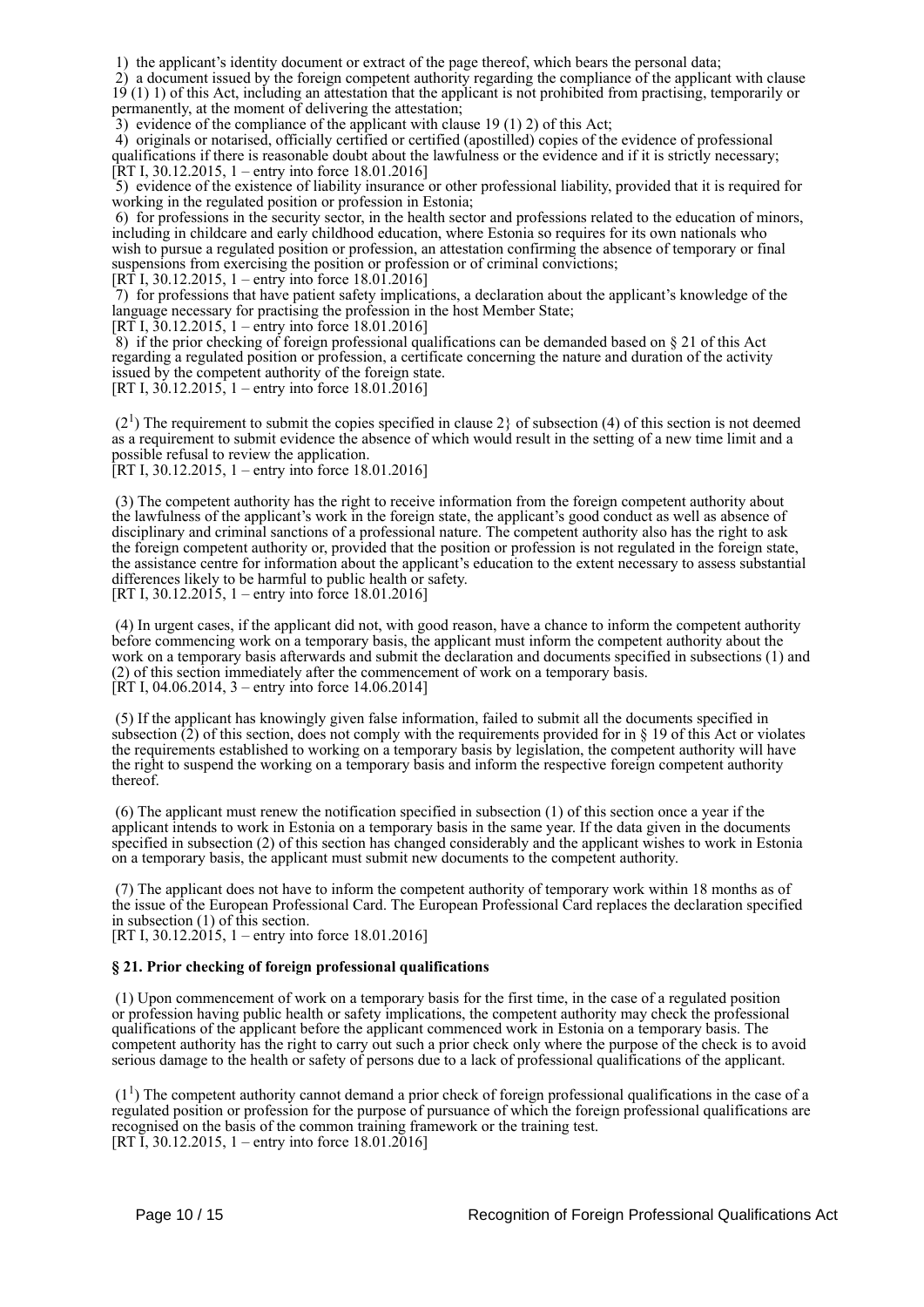(2) Regulated positions and professions whereby foreign qualifications may be subject to a prior check for the purpose of working on a temporary basis will be established by a regulation of the Government of the Republic.

 $(2<sup>1</sup>)$  In addition to the provisions of subsection (1) of this section, the competent authority may, in the framework of a prior check of the professional qualifications, grant the applicant partial access to pursuing the regulated position or profession if the conditions established in subsection  $17<sup>1</sup>(1)$  of this Act are fulfilled. [RT I, 30.12.2015, 1 – entry into force 18.01.2016]

 (3) Within one month after the submission of the declaration specified in § 20 of this Act and accompanying evidence, the competent authority will inform the applicant of the results of the check of their professional qualifications, including of the decision to demand that the applicant take an aptitude test or allow the applicant to work on a temporary basis or of the decision not to check the applicant's professional qualifications. If further checking is required, the competent authority has the right to, within the same term, to extend the time limit of the check to up to two months, immediately informing the applicant of the extension of the time limit and the reasons thereof.

[RT I, 30.12.2015, 1 – entry into force 18.01.2016]

 (4) Where there is a substantial difference between the foreign professional qualifications of the applicant and the curriculum serving as the prerequisite for pursuing the regulated position or profession, to the extent that that difference is such as to be harmful to public health or safety, and that it cannot be compensated by the applicant's professional experience or by formal education or by competences acquired otherwise, which have been formally validated to that end by the foreign competent authority, the competent authority will demand that the applicant take an aptitude test and decide whether to allow the applicant to work on a temporary basis. The competent authority will demand an aptitude test keeping in mind that, not later than within one month from the date of notifying of the outcome of the check specified in subsection (3) of this section, the applicant could work in Estonia on a temporary basis.

[RT I, 30.12.2015, 1 – entry into force 18.01.2016]

 (5) In the absence of a reaction of the competent authority within the deadlines set in sections (3) or (4) of this section, the applicant may work in Estonia on a temporary basis.

 (6) If the use of a professional title arising from a regulated position or profession is regulated by legislation in Estonia, the applicant whose foreign professional qualifications have been checked on the basis of this Act will use the Estonian professional title and the respective abbreviations when pursuing the regulated position or profession on a temporary basis. Professionals who have been granted partial access to work must explicitly draw service recipients' attention to the scope of their professional activity. [RT I, 30.12.2015, 1 – entry into force 18.01.2016]

# **Chapter 3<sup>1</sup> EUROPEAN PROFESSIONAL CARD**

[RT I, 30.12.2015, 1 - entry into force 18.01.2016]

## **§ 21<sup>1</sup> . European Professional Card**

 (1) 'European Professional Card' (hereinafter *professional card*) means an electronic certificate proving either that the foreign professional qualifications of the applicant have been recognised for pursuing a regulated position or profession, including for working on a temporary basis.

 (2) Regulated positions and professions where the professional card will be introduced will be established by an implementing regulation of the European Commission based on Article 4a(7) of Directive 2005/36/EC of the European Parliament and of the Council.

 (3) If a professional card has been introduced for a profession, the person has the right to apply for a professional card on the basis of this Chapter or for the recognition of their foreign professional qualifications based on Chapters 2 and 3 of this Act. A professional card is applied for and the application is reviewed on the conditions and in accordance with the procedure established in the implementing regulation specified in subsection (2) of this section.

 (4) The competent authority, employer, consumer, another public authority and the interested person has the right to check the genuineness and validity of a professional card via the Estonian information gateway.

 (5) If the competent authority has information about disciplinary actions or criminal convictions of the applicant, which restrict the right of the holder of the professional card to pursue the regulated position or deprive the holder of such right, the competent authority will update the data of the holder of the professional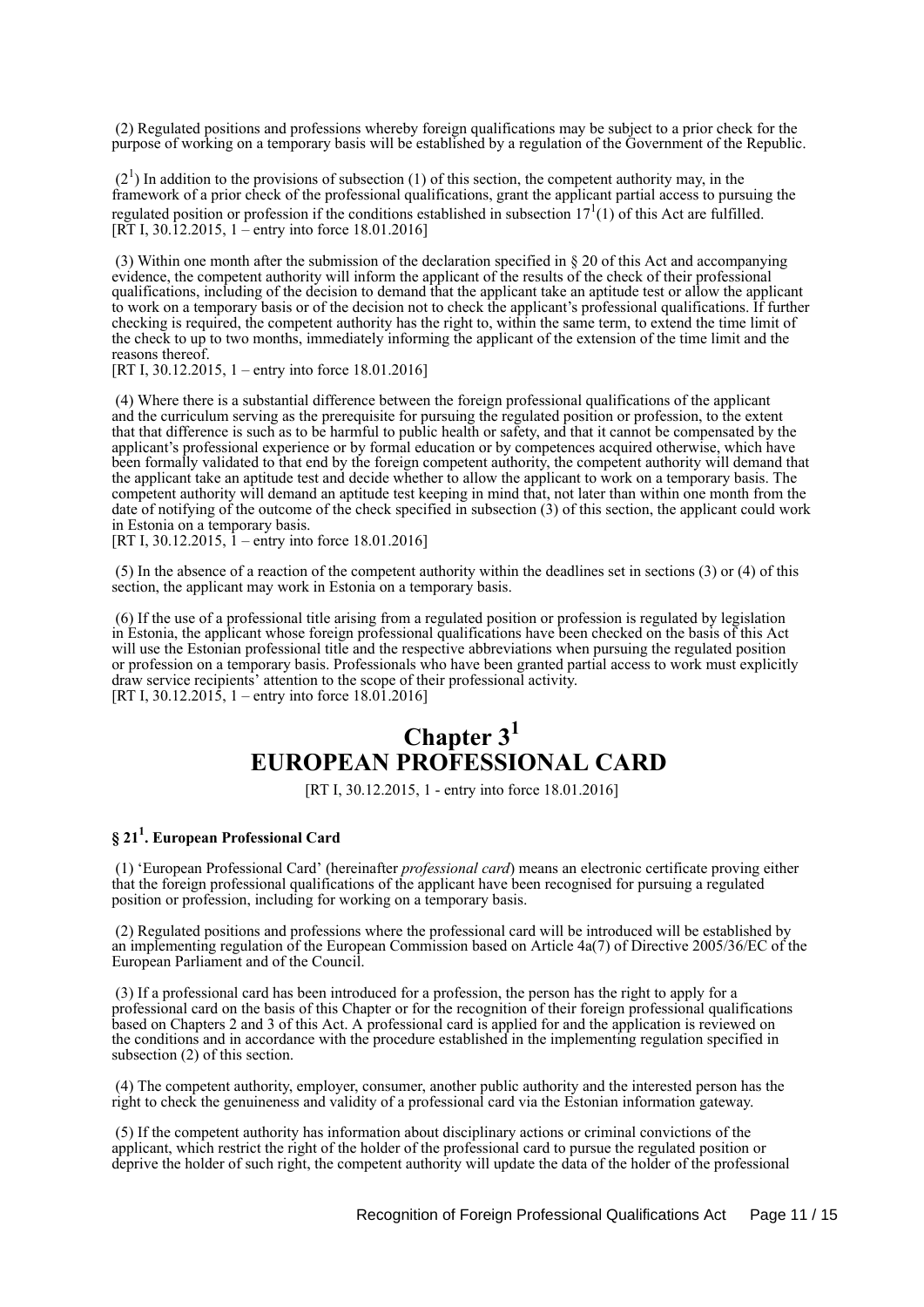card in the Internal Market Information System with the information. The competent authority will immediately inform the holder of the professional card and the competent authorities who have access to the data of the holder of the professional card in the Internal Market Information System about updating the information. The updating of information is limited to the following data:

1) name of the person;

2) regulated position or profession;

 3) information about the court that has imposed a prohibition or a temporary restriction on the person regarding pursuing the regulated position or profession;

4) extent of the restriction or ban;

5 term of validity of the restriction or ban.

 (6) In spite of the provisions of subsection (5) of this section, the competent authority must implement the alert mechanism provided for in Chapter  $3<sup>2</sup>$  of this Act. [RT I, 30.12.2015, 1 – entry into force 18.01.2016]

## **§ 21<sup>2</sup> . Professional card for temporary work in foreign state**

 (1) If the applicant wishes a professional card for working in a foreign state on a temporary basis, the applicant must, before commencing work on a temporary basis, submit to the competent authority an electronic application via the Estonian information gateway in accordance with the single contact point principle or an application in writing or in a form reproducible in writing. The competent authority will send a confirmation of receipt of the application to the applicant within one week after the submission of the application and, where necessary, inform the applicant about missing evidence.

 (2) In the event of urgency, if the applicant was with good reason unable to submit the application specified in subsection (1) of this section before commencement of work on a temporary basis, the applicant must submit the application immediately after commencing work on a temporary basis.

 (3) The competent authority will review the application and decide the issue of the professional card within three weeks as of the submission of the application and the required evidence.

 (4) Upon reviewing the application, the competent authority checks whether the applicant meets the criteria specified in subsection 19<sup>T</sup>(1) of this Act and whether the documents are valid and genuine.

 (5) In case of reasonable doubt, the competent authority has the right to demand that the applicant submit notarised, officially certified or certified (apostilled) copies of the evidence.

 (6) The competent authority will immediately communicate the decision concerning the issue of the professional card to the competent authority of a Member State of the European Union, member state of the European Economic Area or the Swiss Confederation and to the applicant. The competent authority will inform the applicant of their right to demand at any time and free of charge that any incorrect or insufficient data of the applicant contained in the professional card be corrected or deleted or that the professional card be revoked. The professional card is made available to the applicant via the Estonian information gateway.

 (7) If the applicant wishes to work on a temporary basis in a foreign state not specified in the application specified in subsection (1) of this section, the applicant must apply for extension of the validity of the professional card by adding the state. If the applicant wishes to continue work on a temporary basis after the period of 18 months has passed from the issue of the professional card, the applicant will inform the competent authority thereof. If the data given in the evidence specified in subsection  $(1)$  of this section has changed substantially, the applicant must submit new evidence to the competent authority. The competent authority must not demand that the applicant resubmit previously submitted valid evidence.

 (8) The competent authority will inform the competent authority of a Member State of the European Union, member state of the European Economic Area or the Swiss Confederation and the applicant of the renewal of the professional card within two weeks as of the submission of the application.

 (9) If the competent authority does not decide the issue of the professional card within the time limit specified in subsection (3) of this section, the professional card will be deemed as issued or renewed.

 (10) The professional card for temporary work is valid in the host Member State of the European Union, member state of the European Economic Area or Swiss Confederation until the person has the right to pursue the relevant profession.

 (11) If the person has applied for the revocation of the professional card, the competent authority will revoke it and issue to the person a certificate certifying the recognition of their foreign professional qualifications. [RT I,  $30.12.2015$ , 1 – entry into force  $18.01.2016$ ]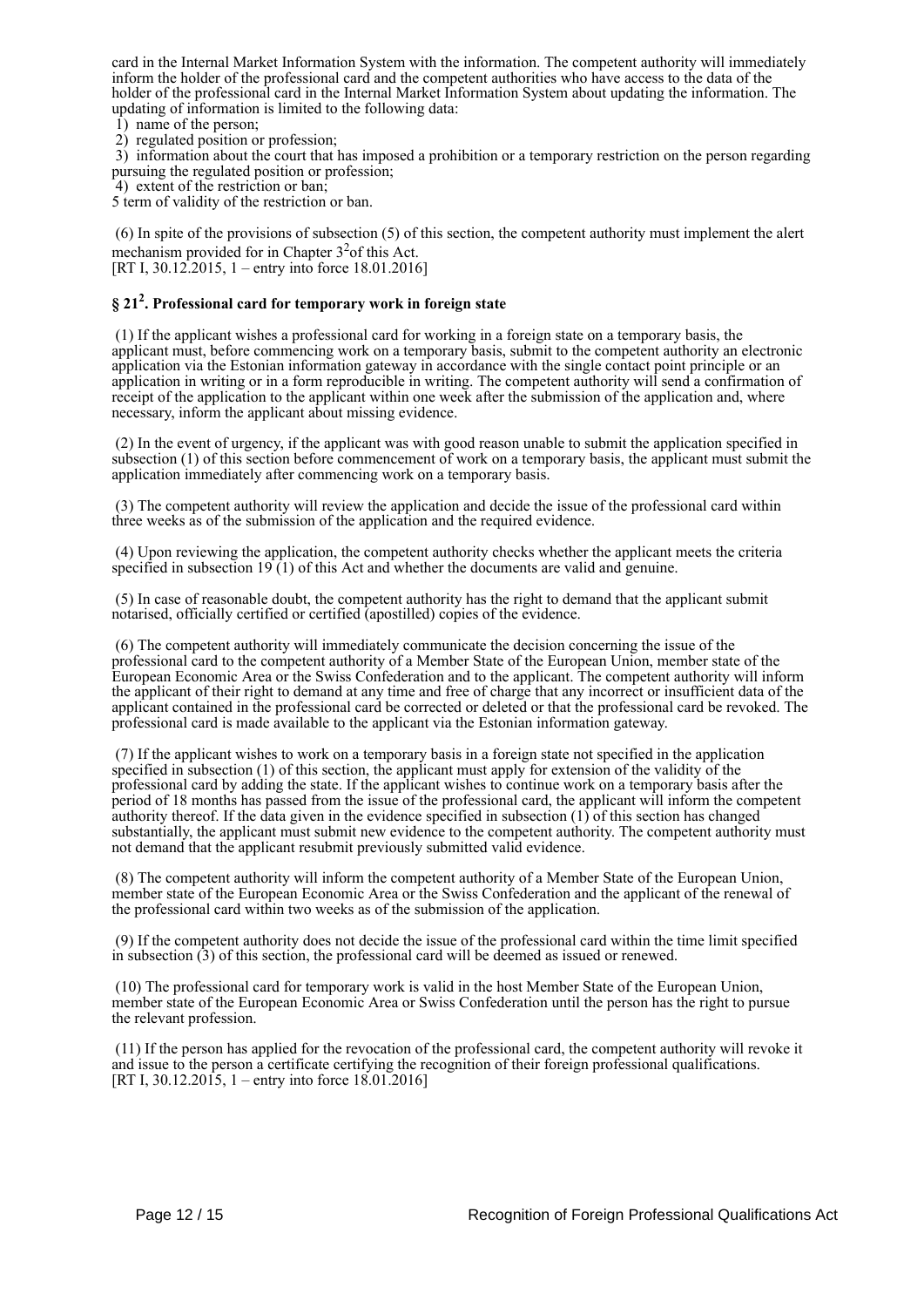#### **§ 21<sup>3</sup> . Professional card for working in foreign state and for work on temporary basis in case of prior check of foreign professional qualifications**

 (1) If the applicant wishes the professional card for working in a foreign state or for work on a temporary basis in the case of a prior check of the foreign professional qualifications, the applicant must submit to the competent authority an electronic application via the Estonian information gateway in accordance with the single contact point principle or an application in writing or in a form reproducible in writing. The competent authority will send a confirmation of receipt of the application to the applicant within one week after the submission of the application and, where necessary, inform the applicant about missing evidence. The competent authority must not demand that the applicant resubmit previously submitted valid evidence.

 (2) Within one month as of the submission of the application and the required evidence, the competent authority will check whether the applicant has the right to pursue the profession for which the applicant has applied for the professional card and whether the evidence is valid and genuine. In case of reasonable doubt, the competent authority has the right to demand that the applicant submit notarised, officially certified or certified (apostilled) copies of the evidence.

 (3) If the applicant wishes the professional card for work on a temporary basis in the case of a prior check of foreign professional qualifications, the competent authority will also check whether the applicant meets the criteria specified in subsection 19 (1) of this Act. Thereafter the competent authority will immediately forward the application to the competent authority of the host Member State of the European Union, member state of the European Economic Area or Swiss Confederation also inform the applicant of the forwarding of the application.

 (4) The application will be reviewed and the professional card will be issued on the basis of the legislation of the host Member State of the European Union, member state of the European Economic Area or Swiss Confederation.

 (5) If the competent authority of the host Member State of the European Union, member state of the European Economic Area or Swiss Confederation asks for further information from the Estonian competent authority or the notarised, officially certified or certified (apostilled) copies of the evidence, the competent authority will submit the requested information or copies within two weeks from the submission of the request. [RT I,  $30.12.2015$ , 1 – entry into force 18.01.2016]

## **§ 21<sup>4</sup> . Professional card for work on temporary basis in Estonia**

 If the competent authority of a Member State of the European Union, member state of the European Economic Area or Swiss Confederation has issued to the person the professional card for work on a temporary basis in Estonia, subsections 19 (3) and (4) will apply to the person. [RT I, 30.12.2015, 1 – entry into force 18.01.2016]

#### **§ 21<sup>5</sup> . Professional card for working in Estonia and for work on temporary basis in Estonia in case of prior check of foreign professional qualifications**

 (1) If the competent authority of a Member State of the European Union, member state of the European Economic Area or Swiss Confederation has submitted to the Estonian competent authority an application regarding a person's work in Estonia or work on a temporary basis in Estonia in the case of a prior check of foreign professional qualifications, the competent authority will review the application and decide the issuing of the professional card as follows:

1) in the events specified in §§ 12<sup>1</sup> and 12<sup>2</sup> of this Act and in the case of a doctor, dental practitioner, nurse, pharmacist, midwife, veterinary surgeon and architect, within one month as of the forwarding of the application; 2) in the events specified in  $\S$  10, 11, 13 and 21 of this Act, within two months as of the forwarding of the application.

 (2) Before the application can be reviewed, the applicant must pay a state fee at the rate specified in the State Fees Act for a review of the application.

 (3) In case of reasonable doubt, the competent authority has the right to request that the competent authority of the state that forwarded the application submit further information or notarised, officially certified or certified (apostilled) copies of the evidence. The competent authority must not demand that the competent authority of the foreign state that forwarded the application resubmit previously submitted valid evidence.

 (4) If a further check is required, the competent authority has the right to extend the decision-making time limit specified in subsection (1) by two weeks, immediately informing the applicant of the extension of the time limit and the reason for the extension. Such an extension may be repeated once by the competent authority if it is strictly necessary, above all, for reasons related to consumer safety or public health.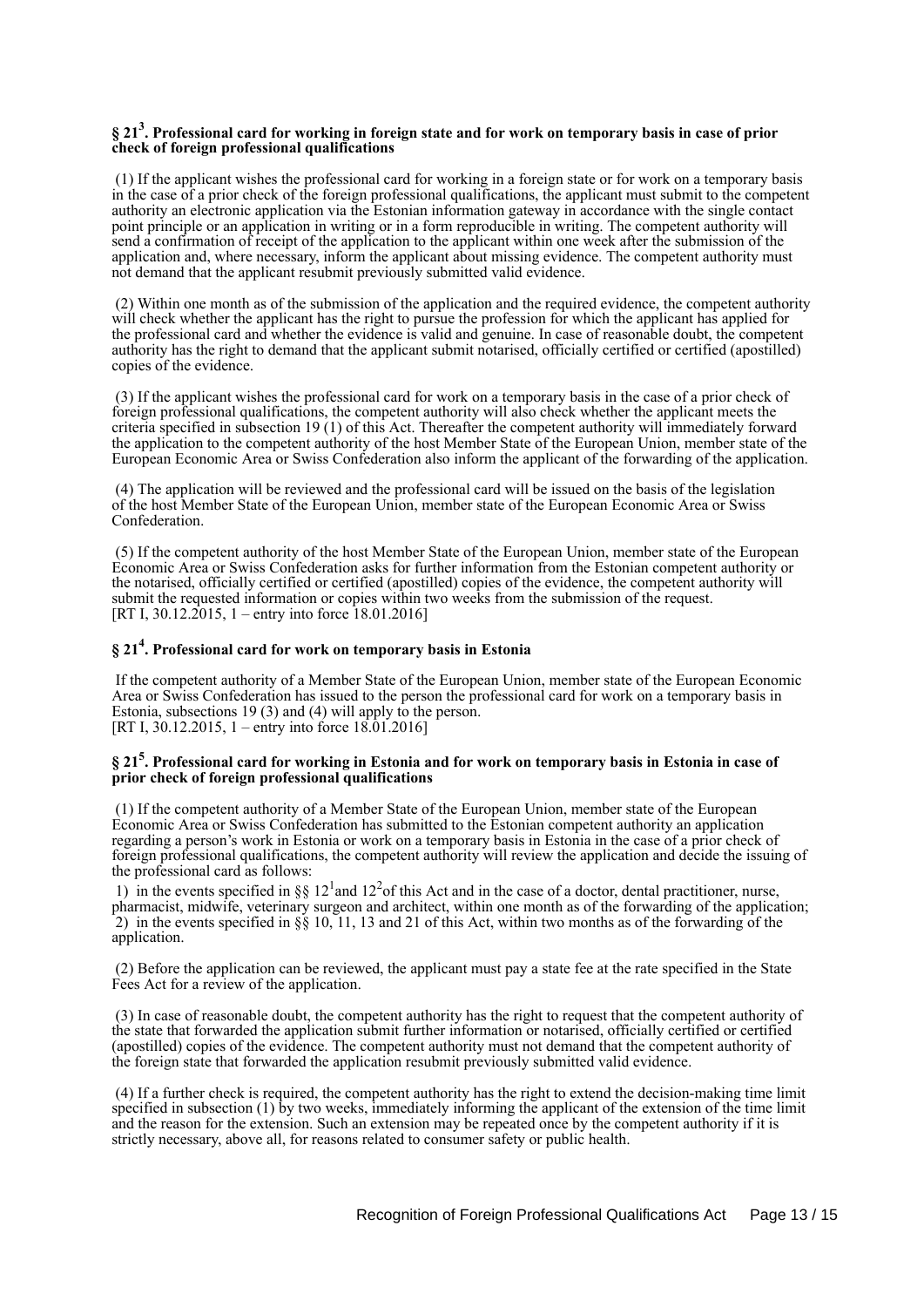(5) If the professional card is applied for working in Estonia, §§ 8-13 of this Act apply to reviewing the application, while in the case of a prior check of foreign professional qualifications for the purpose of work in Estonia on a temporary basis, subsection 21 (1) and (2) of this Act apply.

(6) By its decision, the competent authority has the right to:

1) issue the professional card;

 2) issue the professional card, recognising the foreign professional qualifications partially in accordance with §  $17<sup>1</sup>$  of this Act;

 3) in the events specified in §§ 10, 11 and 13 of this Act, demand that the applicant take an aptitude test or undergo an adaptation period in accordance with § 14 of this Act and, if the applicant has passed the test or undergone the adaptation period, issue the professional card;

 4) in the event specified in subsection 21 (4) of this Act, demand that the applicant take an aptitude test in accordance with § 14 and subsection 21 (4) of this Act and, if the applicant has passed it, issue the professional card;

5) refuse to issue the professional card.

 (7) The competent authority has the right to refuse to issue the professional card if the competent authority does not receive from the foreign competent authority the required information which the competent authority can, in accordance with this Act, request for the purpose of deciding whether to issue the professional card.

 (8) The competent authority will immediately inform the applicant of the decision, thereby also informing the applicant of their right to demand at any time and free of charge that any incorrect or insufficient data of the applicant contained in the professional card be corrected or deleted or that the professional card be revoked. The professional card is made available to the applicant via the Estonian information gateway.

 (9) If the competent authority does not decide the issue of the professional card within the time limit provided for in subsection (1) of this section or does not hold an aptitude test within the time limit specified in subsection 21 (4) of this Act, the professional card will be deemed as issued.

 (10) The professional card for work or temporary work in the case of a prior check of foreign professional qualifications is valid in a Member State of the European Union, member state of the European Economic Area or Swiss Confederation remains in force until the person has the right to pursue the relevant profession. The provisions of § 16 of subsection 21 (6) of this Act apply to the use of a professional title.

 (11) If the person has applied for the revocation of the professional card, the competent authority will revoke it and issue to the person a certificate certifying the recognition of their foreign professional qualifications. [RT I, 30.12.2015, 1 – entry into force 18.01.2016]

# **Chapter 3<sup>2</sup> ALERT MECHANISM**

[RT I, 30.12.2015, 1 - entry into force 18.01.2016]

## **§ 21<sup>6</sup> . Implementation of alert mechanism**

 (1) The competent authority will inform the competent authorities of the Member State of the European Union, member state of the European Economic Area or Swiss Confederation of persons:

 1) whom the court has imposed a prohibition or a temporary restriction on pursuing a regulated position or profession;

 2) who has submitted falsified evidence for certifying their qualifications upon applying for recognition of professional qualifications.

 (2) The list of regulated positions and professions whereby the alert mechanism is implemented will be established by a regulation of the Government of the Republic.

 (3) The competent authority will submit the information specified in subsection (1) of this section via the Internal Market Information System within three days after the entry of a final judgment in the criminal records database and simultaneously also inform the person thereof in writing.

 (4) The competent authority implements the alert mechanism in accordance with the procedure provided for in the implementing regulation of the European Commission specified in Article 56a(8) of Directive 2005/36/EC of the European Parliament and of the Council. [RT I, 30.12.2015, 1 – entry into force 18.01.2016]

### **§ 21<sup>7</sup> . Specifics of implementation of alert mechanism in case of prohibition or restriction on pursuing regulated position or profession**

(1) In the event specified in clause  $21<sup>6</sup>(1)$  1) of this Act, the competent authority will enter the following data in the Internal Market Information System: